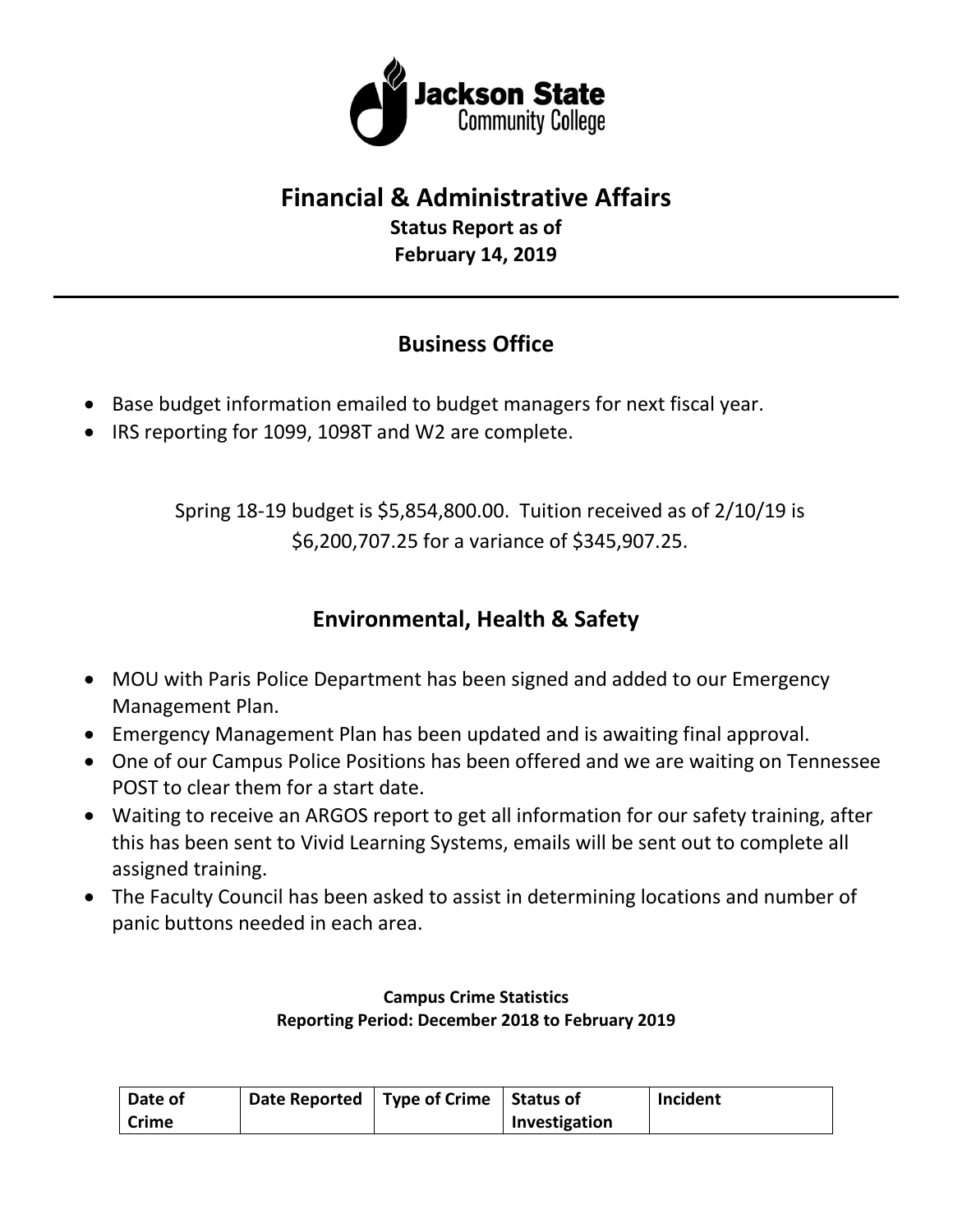| 12/5/18                  | 12/05/18 | <b>Vandalism</b><br>>500        | <b>Closed by Arrest</b>                 | This incident<br>occurred on our<br>Savannah Campus.<br><b>Vehicle of a student</b><br>was scratched up by<br>a visitor. |
|--------------------------|----------|---------------------------------|-----------------------------------------|--------------------------------------------------------------------------------------------------------------------------|
| 01/29/19                 | 01/31/19 | <b>Theft &gt;500</b>            | Open                                    | \$620 was taken from<br>a locker in the<br>women's softball<br>locker room.                                              |
| 01/29/19                 | 01/31/19 | Theft<500                       | Open                                    | \$50 was taken from<br>a locker in the<br>women's softball<br>locker room.                                               |
| $01/28/19$ &<br>01/29/19 | 01/30/19 | <b>Sexual</b><br><b>Battery</b> | <b>Closed</b><br><b>Unsubstantiated</b> | <b>Female student</b><br>stated that a male<br>student grabbed her<br>backside and rubbed<br>her leg                     |

# **Office of Information Technology**

- STS outage for Banner to patch Oracle and OS in PROD will be March 3, 2019.
- Banner 9 Online Navigation training is being scheduled.
- Work is continuing on E-transcripts.
- 1099-Misc, 1098T, W2, and 1094C were all sent to IRS.
- Survey capture being created for Student Services should be operational in the next couple of weeks.

### **Print Shop/Mailroom**

#### **Printing:**

- Obtained a Banner/Sign machine in middle January
- Training took place on the machine & and in the accounting software: keeps tabs on paper & ink usage costs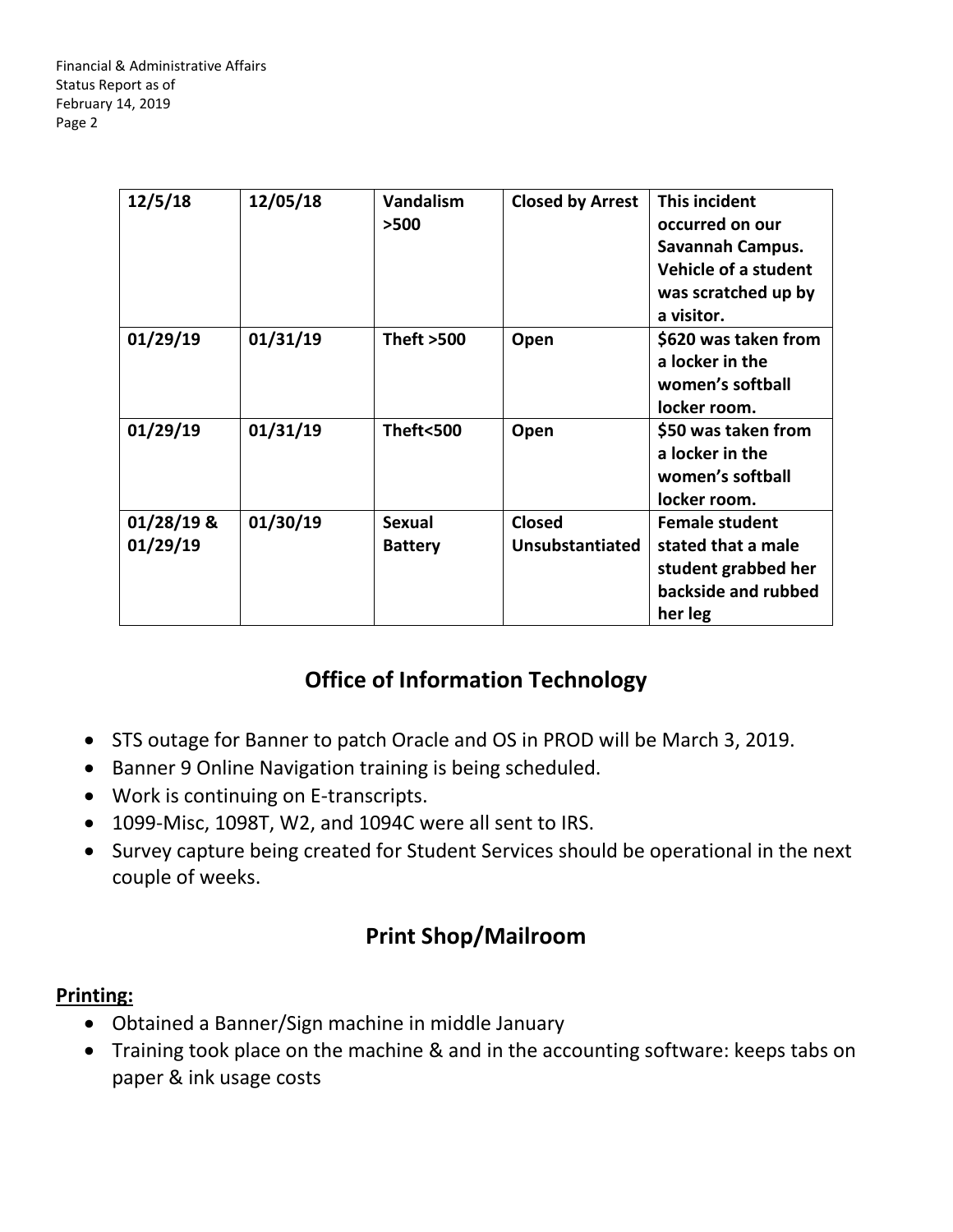#### **Mail:**

- New staff member was selected by the hiring committee to work in the Mailroom early January
- To date staff member has caught on faster than expected and is very conscientious in the duties assigned to her

### **Physical Plant**

#### **Projects**

#### **Science Building Roof**

- $\clubsuit$  Project is at substantial completion.
- $\cdot$  There is a leak in room 208 coming through the mechanical system (ductwork). This work was not a part of the original scope of work. A request has been issued to research the cause of the leak and a change order will be issued when the additional scope of work is identified. (This leak was an existing leak that was originally thought to be a roof issue.)
- $\cdot$  There were 2 other small leaks in the roof that were reported February 6<sup>th</sup> and the contractor corrected them on February 8th.
- ◆ All other work has been completed.

### **Nelms Classroom West Office Wing HVAC upgrade**

- The project is at substantial completion.
- Physical Plant is working with contractor on correcting issues with the controls. Fans are not cutting off when the desired temperature is achieved.

### **Physical Plant Roof**

- *Project is in design*
- *Projected to begin work spring 19'.*

### **Library HVAC updates**

- Project is in design in the Construction Document Phase.
- Expected to go out for bid in March 19'.
- Work to begin summer 19'.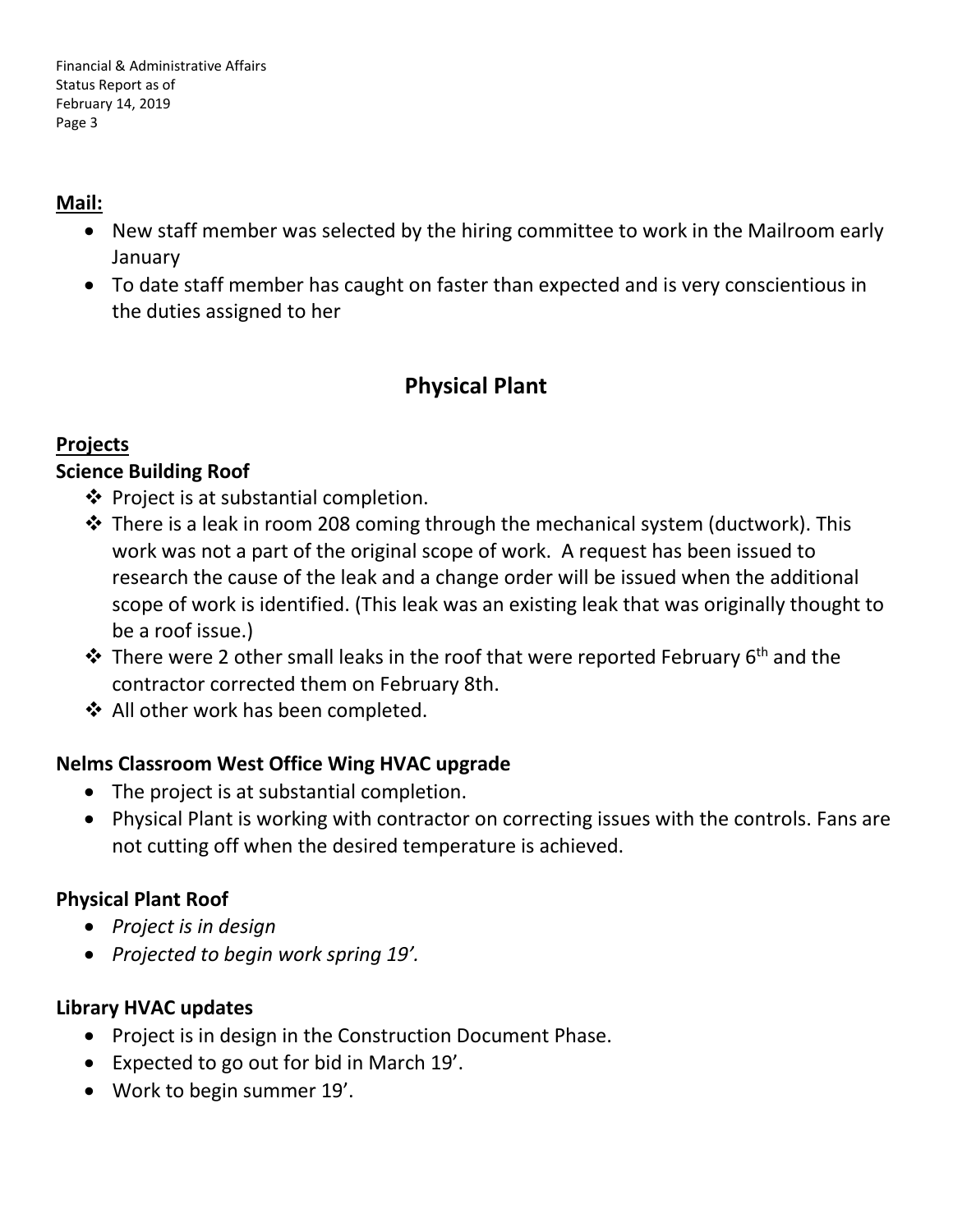#### **Safety and Security Funding Expenditure Plan**

- JSCC prioritized a list of projects to increase safety on the main campus and off campus locations.
	- o Current project is to make all offices and conference rooms lockable by button from inside the room. (*All classrooms, lecture halls and labs are complete*)
		- Main Campus offices, Conference rooms, Etc.- **McWherter**

### **Purchasing**

#### **Purchasing General**

- 40 new vendors have been added to the JSCC Banner vendor database, and 15 vendors have been revised since the last status report on 11/05/18.
- 10 new equipment items have been added in to the JSCC Banner Fixed Asset Inventory, and 4 old/surplus items have been deleted since the last status report.
- The Fixed Asset Equipment Verification for FY'2019 was issued on 1/23/19. A list of Fixed Asset Equipment Items was sent to each Banner Fixed Asset Equipment Custodian on campus. They were instructed to verify the tag #, serial #, and physical location of each item. All completed verifications are due back to the Purchasing Office on Wednesday, 2/27/19.
- The Banking Services RFP was completed on Friday, 11/30/18. FirstBank was the winning proposer.
- The following reports for the  $2^{nd}$  Quarter of FY'2019 (October December, 2018) were submitted to the TBR:
	- o Contracts \$5000 and above was submitted to the TBR on 1/04/19.
	- o Diversity Purchasing Report was submitted to the TBR on 1/11/19.
	- o Small, Minority, Woman Owned Business Report was submitted to the TBR on 1/29/19.
- The JSCC Director of Purchasing is currently participating in the TBR's Multifunctional Device RFP Committee. The winner of this RFP will supply copiers to the TBR schools for the next 5 years.

### **Contracts**

- 45 Contracts have been completed since the last report
	- o 9 Clinical Affiliation Agreements
	- o 2 Dual Service Agreements
	- o 12 General Services Contracts